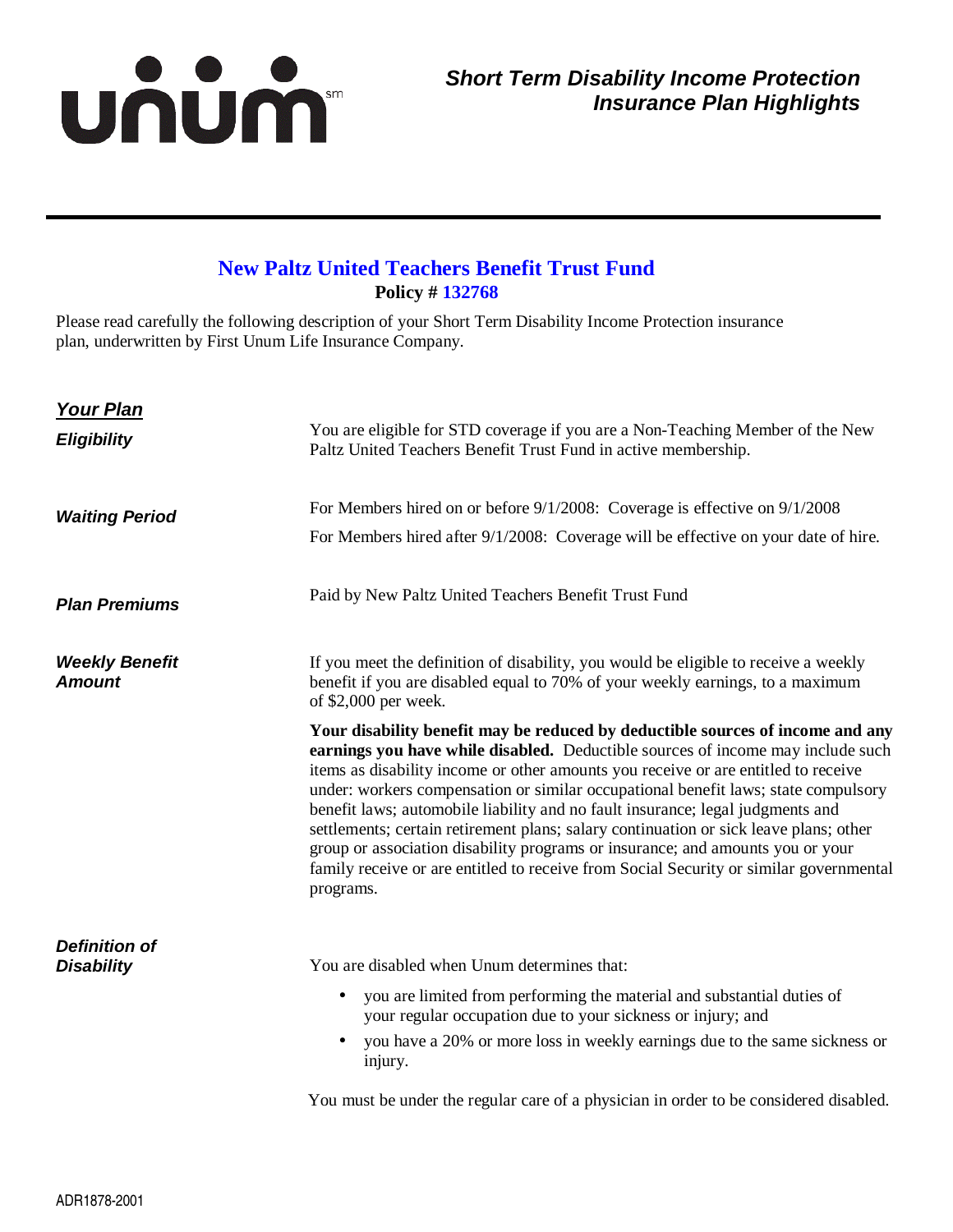| <b>Elimination Period</b>                   | The Elimination Period is the length of time of continuous disability which must<br>be satisfied before you are eligible to receive benefits.                      |
|---------------------------------------------|--------------------------------------------------------------------------------------------------------------------------------------------------------------------|
|                                             | If your disability is the result of an injury that occurs while you are covered<br>under the plan, your Elimination Period is 30 days.                             |
|                                             | If your disability is due to a sickness, your Elimination Period is 30 days.                                                                                       |
| <b>Benefit Duration</b>                     | If you meet the definition of disability, you may receive a benefit for 22 weeks.                                                                                  |
| <b>Additional Benefits</b>                  |                                                                                                                                                                    |
| <b>Rehabilitation and</b><br>Paturn to Work | Unum has a vocational Rehabilitation and Return to Work Assistance program<br>available to assist you in returning to work We will make the final determination of |

**Return to Work Assistance**

available to assist you in returning to work. We will make the final determination of your eligibility for participation in the program, and will provide you with a written Rehabilitation and Return to Work Assistance plan developed specifically for you. This program may include, but is not limited to the following benefits:

- coordination with your Employer to assist your return to work;
- adaptive equipment or job accommodations to allow you to work;
- vocational evaluation to determine how your disability may impact your employment options;
- job placement services;
- resume preparation;
- job seeking skills training; or
- education and retraining expenses for a new occupation.

If you are participating in a Rehabilitation and Return to Work Assistance program, we will also pay an additional disability benefit of 10% of your gross disability payment to a maximum of \$250 per week. In addition, we will make weekly payments to you for 3 weeks following the date your disability ends, if we determine you are no longer disabled while:

- you are participating in a Rehabilitation and Return to Work Assistance program; and
- you are not able to find employment.

Whether your travel is for business or pleasure, our worldwide emergency travel assistance program is there to help you when an unexpected emergency occurs. With one phone call anytime of the day or night, you, your spouse and dependent children can get immediate assistance anywhere in the world. Emergency travel assistance is available to you when you travel to any foreign country, including neighboring Canada or Mexico. It is also available anywhere in the United States for those traveling more than 100 miles from home. Your spouse and dependent children do not have to be traveling with you to be eligible. However, spouses traveling on business for their employer are not covered by this program.

**Worldwide Emergency Travel Assistance Services**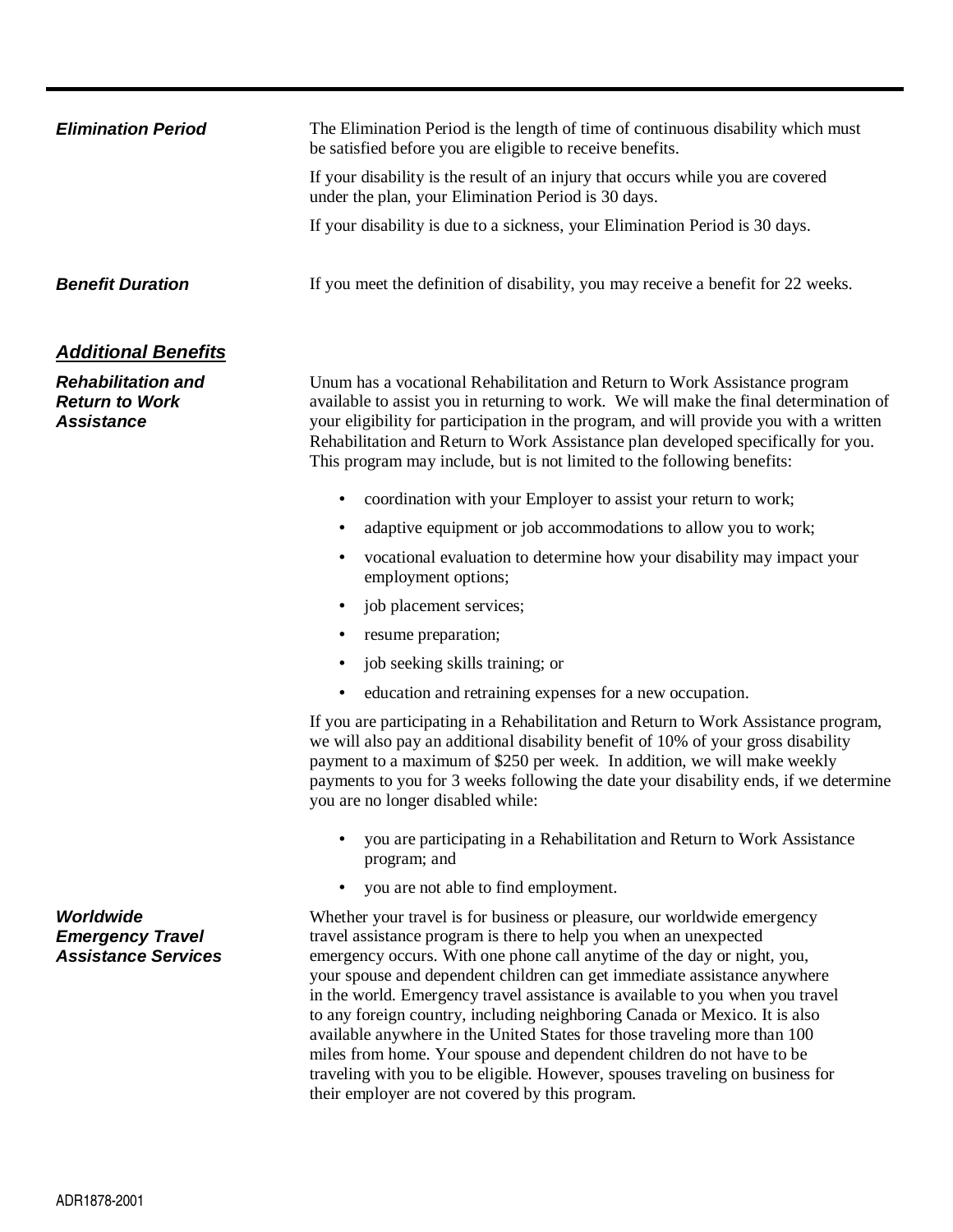## **Limitations/Exclusions/ Termination of Coverage**

| <b>Instances When</b><br><b>Benefits Would Not</b><br><b>Be Paid</b>                                   | Benefits would not be paid for loss resulting from:                                                                                                                                                                                                                                                                                                             |
|--------------------------------------------------------------------------------------------------------|-----------------------------------------------------------------------------------------------------------------------------------------------------------------------------------------------------------------------------------------------------------------------------------------------------------------------------------------------------------------|
|                                                                                                        | war, declared or undeclared, or any act of war;                                                                                                                                                                                                                                                                                                                 |
|                                                                                                        | active participation in a riot;<br>٠                                                                                                                                                                                                                                                                                                                            |
|                                                                                                        | intentionally self-inflicted injuries;<br>$\bullet$                                                                                                                                                                                                                                                                                                             |
|                                                                                                        | loss of a professional license, occupational license or certification;<br>$\bullet$                                                                                                                                                                                                                                                                             |
|                                                                                                        | commission of a crime for which you have been convicted;                                                                                                                                                                                                                                                                                                        |
|                                                                                                        | any period of disability during which you are incarcerated.                                                                                                                                                                                                                                                                                                     |
| <b>Once Your Coverage Begins,</b><br><b>What Happens If You Are</b><br><b>Temporarily Not Working?</b> | If you are on a temporary layoff, and if premium is paid, you will be covered<br>through the end of the $3rd$ month that immediately follows the month in which your<br>temporary layoff begins.                                                                                                                                                                |
|                                                                                                        | If you are on a <b>leave of absence</b> , and if premium is paid, you will be covered<br>through the end of the approved leave of absence or up to 6 months following the<br>date your leave of absence begins, whichever is earlier. If your leave of absence is<br>longer than 6 months, you will need First Unum's approval.                                 |
|                                                                                                        | Special Note: Layoff or Leave of Absence means you are temporarily absent from<br>active membership for a period of time that has been approved in advance in writing<br>by your employer. Your normal vacation time, including the School District's<br>summer break, or any period of disability is not considered a temporary layoff or<br>leave of absence. |
| <b>Termination of Coverage</b>                                                                         | Your coverage under the policy ends on the earliest of the following:                                                                                                                                                                                                                                                                                           |
|                                                                                                        | • The date the policy or plan is cancelled;                                                                                                                                                                                                                                                                                                                     |
|                                                                                                        | The date you no longer are in an eligible group;<br>$\bullet$                                                                                                                                                                                                                                                                                                   |
|                                                                                                        | The date your eligible group is no longer covered;<br>٠                                                                                                                                                                                                                                                                                                         |
|                                                                                                        | The last day you are in active employment except as provided under the<br>covered layoff or leave of absence provision. Please see your Plan<br>Administrator for further information on these provisions.                                                                                                                                                      |
|                                                                                                        | Unum will provide coverage for a payable claim which occurs while you are covered<br>under the policy or plan.                                                                                                                                                                                                                                                  |
| <b>Delayed Effective</b><br><b>Date of Coverage</b>                                                    | Insurance coverage will be delayed if you are not in active employment because<br>of an injury, sickness, temporary layoff, or leave of absence on the date that<br>insurance would otherwise become effective.                                                                                                                                                 |